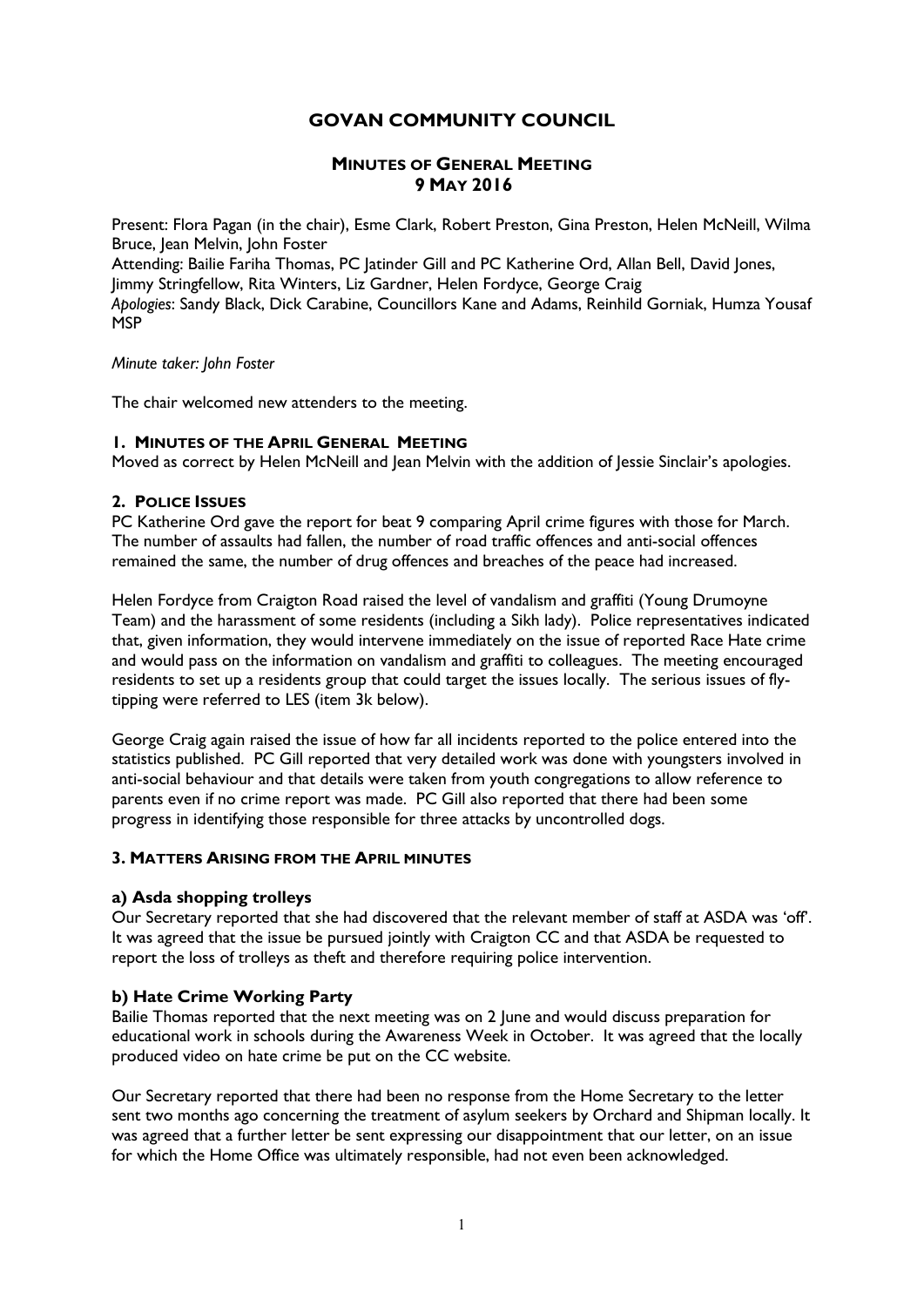## c) Alcohol Awareness

Andrew Brown would attend the June meeting.

### d) Bus services and Fastlink

Our Secretary had attended the consultation in Cardonald Library on 26 April. This proved to be simply a session for the filling in of a very general questionnaire with no opportunity for raising basic issues with responsible officers from either the Council or SPT. It was agreed that a letter be sent to SPT and the Council regretting the lack of serious consultation, asking that such meetings be organised and raising our specific concerns about:

- i) Problems with the new illuminated bus timetabling signage: often broken and often providing misleading information
- ii) The need for full replacement services during late June and July when the subway service would be suspended
- iii) Route changes without adequate notice: for instance, the McGill 26 to Paisley no longer stops at the hospital

Jimmy Stringfellow raised the continuing dangers arising from the Fastlink road design at Govan Road/Drive Road, at the subway station and at the Golspie Street/Helen Street junction. Bailie Thomas indicated that all were under investigation by the Council.

### e) Cuts and People's Assembly against Austerity

It was agreed to return to this issue at the next meeting. Members should report on the impact of cuts in services locally.

### f) Graving Dock

Liz Gardner reported on plans for a musical event by Nic Green in September that would involve local community groups focused on bell-ringing and singing and the restoration of local church bells.

## g) Southern Hospital

Bailie Thomas reported that, as agreed at the last meeting, Councillor Kane would be moving a resolution at the 12 May meeting of the City Council. This would acknowledge the commitment and dedication of NHS staff but express concern at the lack of resources and particularly beds arising from the concentration of the functions of three hospitals in one – with the A&E department being especially pressured. Only 83 per cent of A&E patients had been seen within four hours in March against the 95 per cent target. The resolution asked for joint working with MSPs to ensure that the resource issues were addressed.

Members reported continuing problems with waiting times (8 hours in the Children's hospital) and lack of towels and adequate bed linen.

It was agreed to come back to the issue at the next meeting and consider organising a meeting, possibly held in Fairfields, together with Councillors and MSPs to discuss the problems and ensure that they were raised appropriately with the Scottish government.

## h) Future of Govan Shipyard

Grave concern was expressed at reports that the order for 8 Type 26 Frigates had been phased back and that as a result up to 800 jobs would be lost over the next two years. It was agreed that full information be secured for the next meeting and the CC should consider holding another meeting involving our MP, MSPs and councillors.

## i) Govan Fair

Jimmy Stringfellow reported that plans were in hand for the Fair on 3 June. Liz Gardner reported on the £83,000 award from the Lottery. This was not directly for the Govan Fair but involved a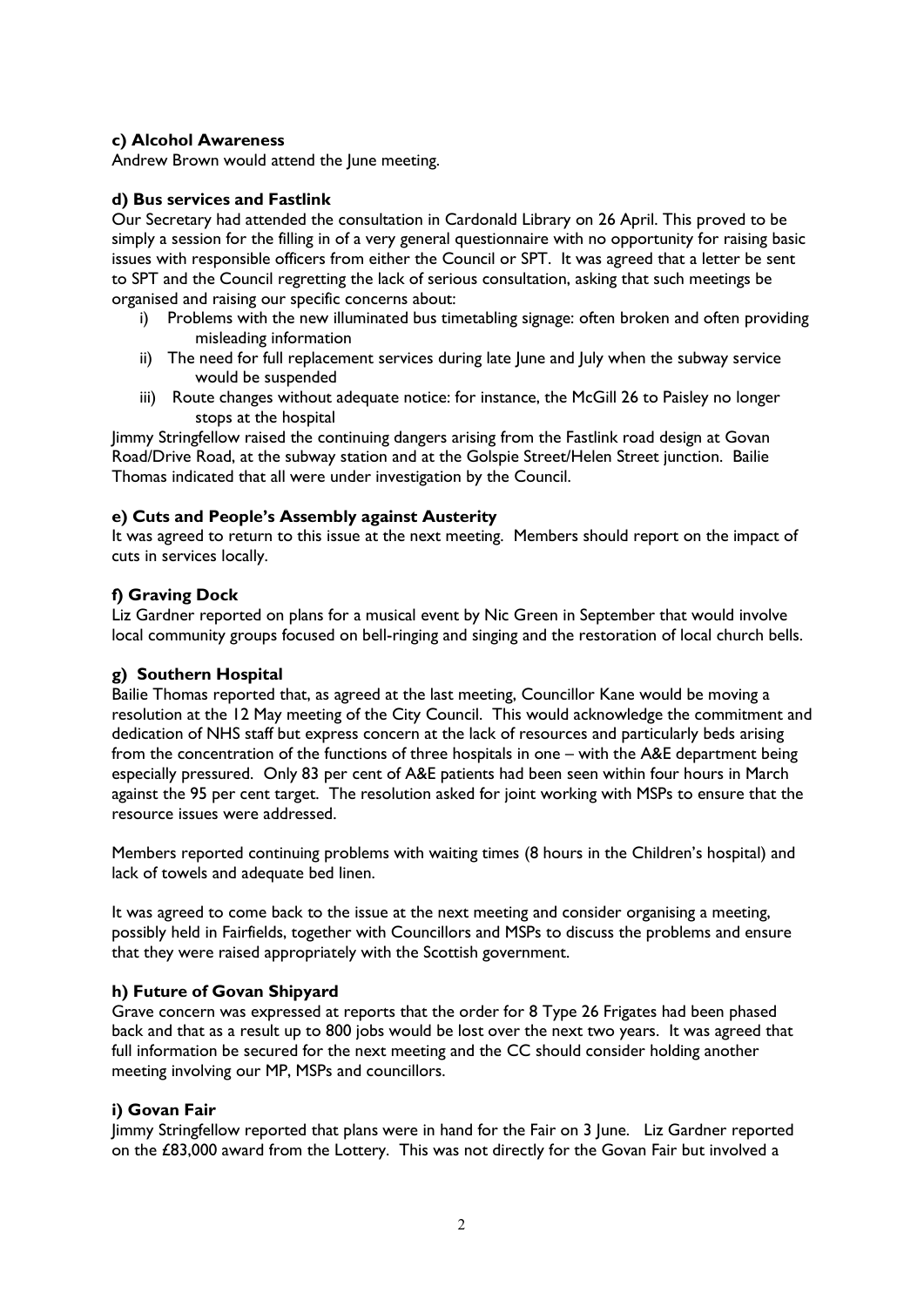three year community education project, involving all community groups, on the history and traditions of the Govan area including the role of the Govan Fair.

## j) Planning permission for bookmakers

It was agreed to ask Johann Lamont MP to continue in the new parliament with her initiative, at our suggestion, to re-categorise planning permission requests for bookmakers premises as sui generis and not as Class 2 offices. We should write asking the new MSP for SW Glasgow, Humza Yousaf, to support Johann in her initiative.

### k) Pallet business at Arthurlie Street and traffic hazards

Jessie Sinclair was reported continuing problems with pallet lorries unable to negotiate the road and the roundabout and the deterioration of the road surface. She was asked to make the video she had taken available to the City Council. Bailie Thomas indicated that this would enable Councillors to take up the issue more effectively with LES and DRS.

Jessie also raised the continuing problems of fly-tipping in the Craigton Road area and the problems with securing LES uplift of bulk items.

### l) Community Planning Partnership: Thriving Places scheme

The hustings had taken place in the Pearce Institute on 25 April attended by upwards of a hundred to vote on the distribution of £10,000 to local organisations. The main winners were Park Villa football scheme, Broomloan Nursery road safety, Govan Workspace for promotional materials on the ferry, GHS homework diaries and Govan Schools Pipes and Drums.

### m) G51 Parking Campaign

The formal hearings would take place in the Pearce Institute on 2 and 3 June. The Reporter appointed by the Scottish Government would submit his report to the Executive Committee of Govan City Council.

### n) Cottages in Craigton Road: subsidence

No further action had been taken othet than fencing the properties. Local residents raised the hazards posed by the fencing around the properties affected by subsidence to traffic and pedestrians.

### o) Shop rubbish at corner of Uist St/Crossloan Road

Councillor Adams had taken up the issue of dumping. The shop in question will be visited by an enforcement officer to establish whether there was a contract for rubbish disposal.

### 4. COMMUNITY COUNCIL ORGANISATION

### a) Accounts for the past financial year

Our Secretary had been very busy over the past month and would place the materials in order over the next couple of weeks.

## b) Computing equipment for the Secretary

Our Secretary would get estimates for the next meeting.

### c) Next issue of the Govan Letter

The minute secretary produced an initial draft. It was hoped to publish before the end of the month. Members were asked to let him know of issues for inclusion.

### 5. CORRESPONDENCE

a) RSPB